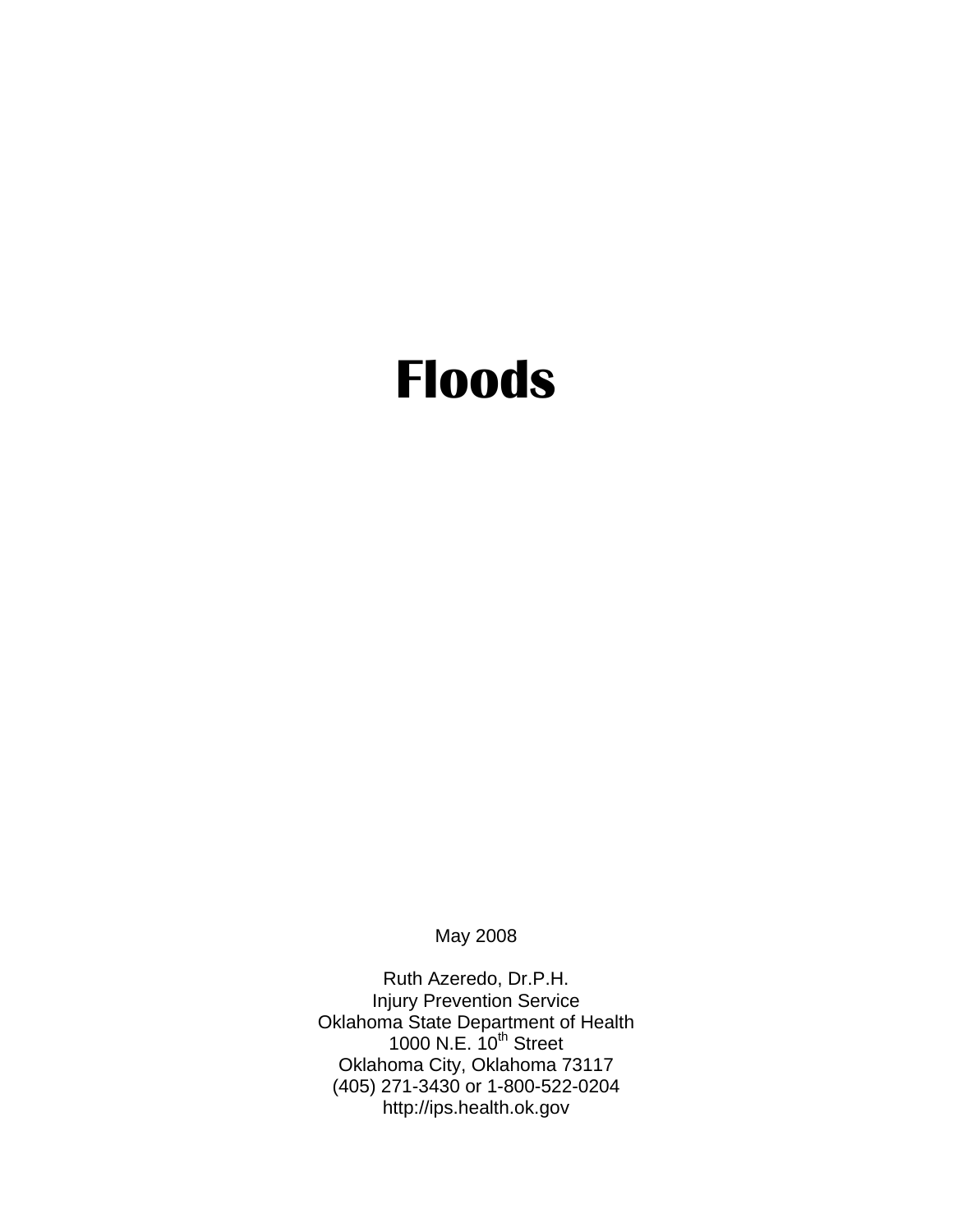# **FLOODS**

Throughout history, natural disasters have caused death, suffering and destruction. In today's world, disasters may destroy roads, telephone lines, transportation and communication links, disrupt utilities and energy supplies, and undermine the industrial and economic base of the community or region. Natural disasters are unique in that each affected region of the world has different social, environmental and health conditions. The average economic toll from natural hazards in the United States reaches \$52 billion a year, about one-third of worldwide  $costs<sup>1</sup>$ .

#### **Recent History of Natural Disasters in the United States**

Each year in the U.S., natural disasters cause hundreds of deaths and cost billions of dollars. Property damage events double or triple each decade. Over 75% of declared Federal disasters are flood-related. Floods cause an average of 140 deaths and cost \$6 billion annually.<sup>2</sup> Damage to infrastructure results in high losses due to disruption of economic activity. Urbanization and coastal development lead to increased vulnerability. Climate changes also affect the intensity and frequency of floods. Floods were the main natural disaster in the United States in terms of lives lost and property damage during the  $20<sup>th</sup>$  century.

#### **Floods in the United States**

A review of significant floods of the last century found that 20 of the 32 large flood events (63%) were regional floods occurring in areas across the nation. Excessive rainfall was the prime reason that led to 8,603 known deaths with an approximate cost of \$46,821 billion. Storm surge flooding from hurricanes caused the most deaths (6,753, 78%) while regional flooding resulted in higher costs. Floods can occur at any time of year, in any part of the country, and at any time of day or night. Floods can affect a neighborhood, an entire river basin, or multiple states; floods have no state or regional

boundaries. Hurricanes are usually accompanied by inland flooding. Basically, floods result from accumulation of too much water in too little time in a specific area. They are unique in that entire regions or areas downstream may be affected by the combination of excess waters, high winds, and intense low pressure systems.

Floods are also part of the natural cycle of every river. As floods become larger and spread farther, flood waters slow and deposit sediment on the floodplain, creating valuable farmland over the years.<sup>3</sup> Flood currents have great destructive power, demolishing buildings and undermining bridge foundations leading to collapse. Most lives are lost when people are swept away by flood currents, while most property damage results from inundation by sediment-laden water.

A major goal of the U.S. Geological Survey (USGS) is to reduce exposure of the people and areas at risk of natural hazards. The USGS measures floods and provides stream flow data through an extensive network nationwide. Stream gauging stations, some of which have operated since before 1900, provide data on flood heights and discharges, effective management of water supply and water quality methods, protection of aquatic habitat, recreation, and water resources research. Measurements of the discharge are graphed with water stage; identification and measurement of high water marks from floods help in mapping inundated areas and assist the Federal Emergency Management Agency (FEMA) to determine flood insurance rates. Areas of flood risk are assessed by records of river flow, stem tides and rainfall, and floodplain topographic surveys. A floodplain is a plain bordering a river or stream that is normally dry but covered with water during a flood. Floodplain mapping examines the size of the water shed (the region draining into a river, river system, or body of water), dimensions of the topography, and the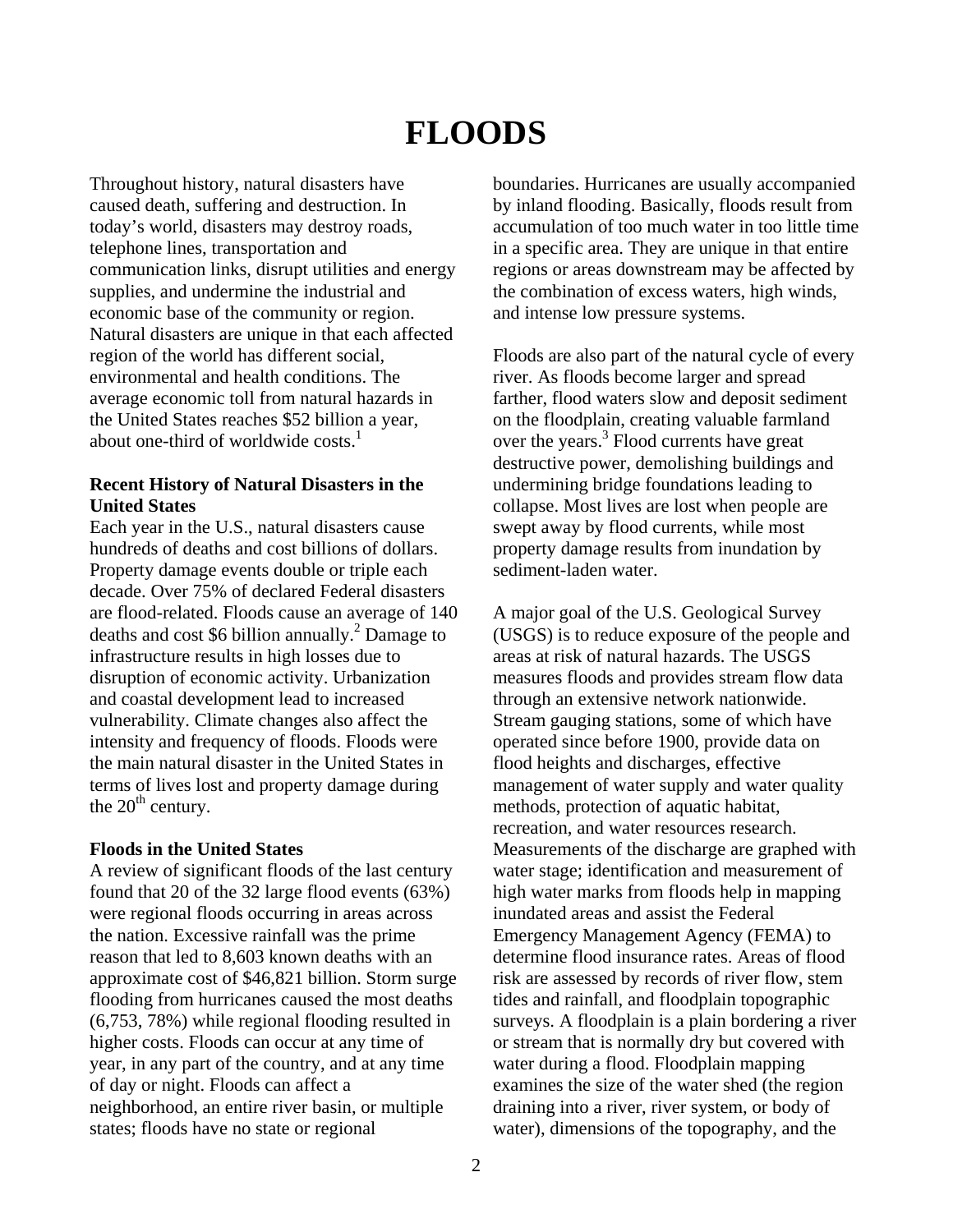soil. Floodplain management involves flood hazard mitigation and flood preparedness, warning, recovery, including hydrologic (properties, distribution, and effects of water in the atmosphere, earth's surface, and in soil and rocks) and emergency response. Flood types vary according to topography, soil, climate, environment, and meteorological conditions.

# **Types of Floods** (\* More likely to occur in Oklahoma) <sup>4</sup>

# **\*Regional Floods**

- Associated with slow-moving, low pressure/frontal storm system.
- Spring rains and melting snow fill river basins with too much water too quickly.
- Ground may be frozen reducing infiltration into soil, increasing runoff.
- When soil is saturated, additional rain runs off into streams and rivers exceed capacity.
- Continued wet meteorological patterns are usually responsible for large regional floods.

# **\*Flash Floods**

- Mostly caused by slow moving thunderstorms or consecutive storms and can occur within several seconds to several hours with little warning and are life threatening.
- Can produce rapid rises in water levels and have devastating flow velocities.
- Contributory factors include rainfall intensity and duration, surface conditions, topography and slope of receiving basin.
- Susceptibility higher in urban areas due to surface area composed of streets, roofs, and parking lots, and mountainous areas due to steep topography with runoff into narrow canyons. Steep stream slopes result in floods moving downstream too fast to allow escape.
- Floodwaves 30-feet high may occur miles from the rainfall area, even in desert arroyos.
- May have a dangerous wall of roaring water that carries rocks, mud, and other debris that can sweep away most things in its path.
- Oklahoma has clay soils and intense rainfalls, increasing the risk of flash floods.

# **Ice-Jam Floods**

- Occur on frozen rivers. A rise in stream-stage leads to ice flows that pile upon obstructions creating a dam over which water continues to flow, overflowing channel banks.
- The flood takes on characteristics of a flash flood when the dam fails with the danger of ice flows inflicting damage on structures.

# **Storm-Surge Floods**

- Occur when water is pushed onto dry land by onshore winds.
- Created by intense, low pressure systems and hurricanes; pounding waves cause hazardous flood currents.
- Friction between water and moving air create drag that can pile water 20 feet and higher.
- Danger is much higher when surge occurs with high tide; stream flooding much worse inland because of backwater effects.

# **\*Dam and Levee Failure Floods**

- Dams and levees are engineered to withstand a flood with a computed risk of occurrence.
- If a larger flood occurs, the structure will be overtopped.
- If dam or levee fails or is washed out, water behind it becomes a flash flood which is catastrophic to life and property due to tremendous energy of released water.

# **Debris, Landslide, and Mudflow Floods**

- Created by accumulation of debris, mud, rocks or logs, forming a temporary dam.
- Flooding occurs upstream; water is stored behind the dam and becomes a flash flood when the dam is breached and washes away.
- Landslides can create large waves on lakes and bays.
- Mudflow floods occur when volcanic activity melts snow and glaciers; the water, mud and debris move rapidly downslope.

The risk of flooding and flash floods is high in Oklahoma because of vast quantities of ground and surface water and flat land, and the occurrence of sporadic, severe storms. This report aims to increase awareness and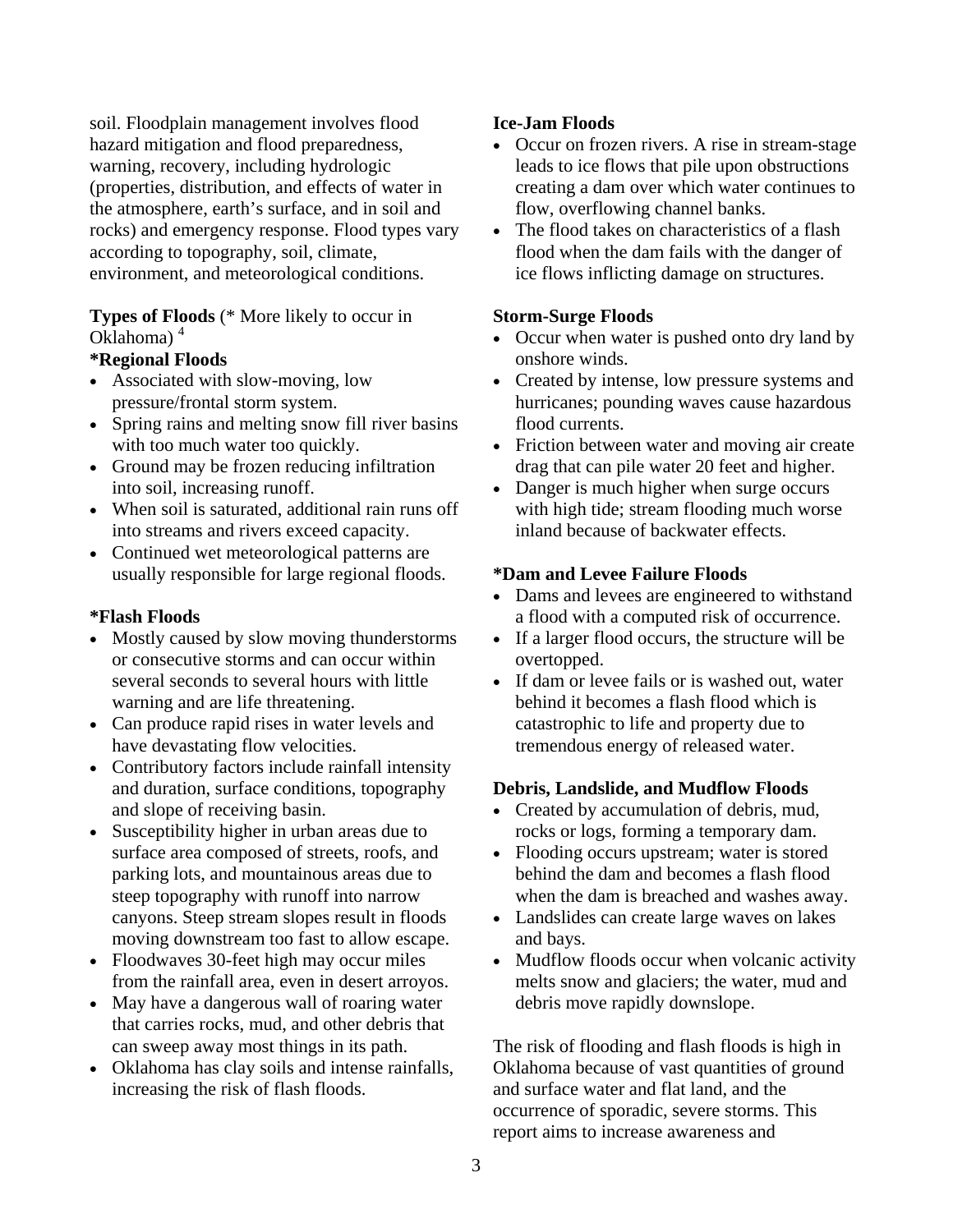understanding of floods and provides basic information about the complex nature of floods with a portrait of flooding in Oklahoma, a description of flood-related submersion injuries that have occurred since 1988, and recommendations made by agencies involved in the study of all aspects of flooding that may reduce the number of lives lost and property damage.

#### **Epidemiology of Flood-Related Submersion Injuries in Oklahoma**

A total of 87 Oklahomans, 4% of all submersion injuries reported during 1988 2006, were hospitalized or died from an injury directly related to flood conditions; 75 persons (86%) died. The 25-34 year age group sustained nearly one-fourth of injuries; the 0-4 and 15-24 year age groups combined incurred a third of injuries. The male to female ratio was 2.5:1. The rate of injury was highest for whites (.21 per 100,000 population) followed by Native Americans (.13) and African Americans (.09). Alcohol was reported to be involved for 23% of persons aged 14 years and older. High winds were a contributory factor in 9% of cases. One injury was reported to be a homicide and one a suicide. The characteristics of floodrelated injuries are shown in Table 1.

Forty percent of injuries occurred between 6:00 p.m. and 11:59 p.m. Sixty-seven persons (77%) were submerged over 15 minutes. The majority of submersion injuries occurred in creeks (52%), followed by rivers (19%) (Figure 1). Forty-five percent of injuries occurred among motor vehicle occupants; 15% of people were boating. Eight percent of injuries occurred among children playing or wading in swollen waters (Figure 2). Forty-four percent of injuries occurred on Thursday or Saturday. Forty-two percent of injuries occurred during the months of April to June. Although flood-related injuries occurred in thirty-three counties

statewide, 61% occurred in eastern Oklahoma.

### **Electrical Hazards**

High rushing flood waters can create an insidious hazard: exposure to electrical voltage that may injure or kill. Downed electrical lines and submerged equipment may not be seen or reported in time to interrupt power. Rivers, and especially creeks, may rise dramatically in 5 to 10 minutes. Lake levels rise with cumulative rain and stream collection and may rise enough to cover conduits that provide power to docks and

| <b>Table 1. Characteristics of Flood-Related</b>  |              |         |
|---------------------------------------------------|--------------|---------|
| Submersion Injuries in Oklahoma, 1988-2006 (N=87) |              |         |
| Characteristic                                    | Number       | Percent |
| Age: Range 0-93 years, Mean 30                    |              |         |
| years                                             |              |         |
| Age Group                                         |              |         |
| $0 - 4$                                           | 14           | 16%     |
| $5 - 14$                                          | 9            | 10%     |
| 15-24                                             | 14           | 16%     |
| 25-34                                             | 19           | 22%     |
| 35-44                                             | 11           | 13%     |
| 45-54                                             | 7            | 8%      |
| 55-64                                             | 5            | 6%      |
| $65+$                                             | 8            | 9%      |
| Gender                                            |              |         |
| Male                                              | 62           | 71%     |
| Female                                            | 25           | 29%     |
| Substance Use (14 years and older)                |              |         |
| Alcohol                                           | 20           | 23%     |
| Drugs                                             | $\mathbf{1}$ | 1%      |
| Time of Injury                                    |              |         |
| 12:00 a.m.-5:59 a.m.                              | 12           | 16%     |
| 6:00 a.m.-11:59 p.m.                              | 11           | 15%     |
| 12:00 p.m.- 5:59 p.m.                             | 21           | 29%     |
| 6:00 p.m.-11:59 p.m.                              | 29           | 40%     |
| <b>Survival factors</b>                           |              |         |
| Known to be swimmers                              | 8            | 9%      |
| Time submerged                                    |              |         |
| 1-4 minutes                                       | 6            | 7%      |
| 5-9 minutes                                       | 3            | 3%      |
| 15-30 minutes                                     | $\mathbf{1}$ | 1%      |
| 30 minutes                                        | 66           | 76%     |
| Unknown                                           | 11           | 13%     |
| <b>Resuscitation attempted</b>                    | 18           | 21%`    |
| High winds a contributing factor                  | 8            | 9%      |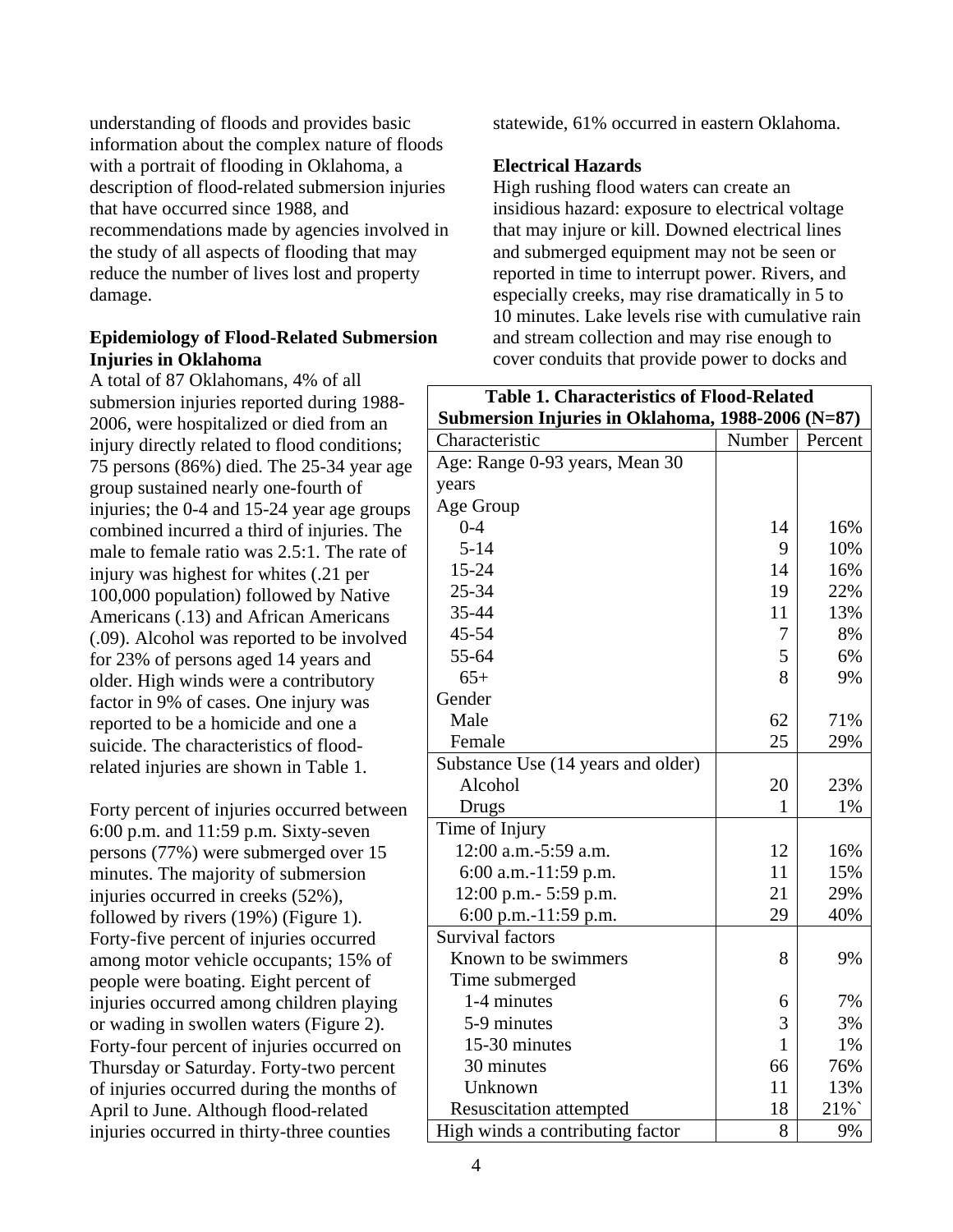

other boating areas. In 2007, an Oklahoma man was stunned and temporarily paralyzed by an electric current when he jumped into a lake that was four feet above normal and covered the conduit that provided power to the dock. He survived because three people nearby came to his rescue. The following case reports demonstrate how quickly lives can be affected by flood waters.

#### **Case Briefs**

- A 2-year old wandered from home while playing, fell into a rain swollen ditch, and drowned.
- A teenager was driving a small car down a roadway during a spring downpour that had accumulated to 7 ½ inches. The car was swept away by flood waters and he did not survive.
- A 46-year old man was setting a fishing line and was swept away by the river's swift current from a recent heavy rainfall. He was trapped in logs and brush and did not survive.
- A canoeist was drinking beer and rafting while the river was in flood stage. He fell from the raft, was pushed up into the dam, and could not be saved.
- A 44-year old man was swept from a vehicle driven into a flooded intersection. He and his child drowned in the vehicle.



• A mother drowned when she jumped into a swollen river in an attempt to save her child from being carried downstream by the current. The child did not survive.

#### **Discussion**

A local, state/regional, and national approach is required to recognize why floods occur and to anticipate the measures needed to reduce occurrence and minimize flood effects and aftermath. On the national/international level, the focus of prevention is on disaster reduction through engineering, design and planning. Government and tribal agencies, nonprofit organizations, and the public work to ensure energy and water supplies, and educate/market warning systems and predictions. The network of agencies involved in flooding includes the USGS, National Oceanic and Atmospheric Administration (NOAA), National Flood Insurance Program (NFIP), U.S. Army Corps of Engineers (USACE), FEMA, and the Red Cross. Oklahoma agencies also directly engaged in floods and flood protection include Oklahoma Water Resources Board (OWRB), the Oklahoma Public Works Engineering Department, and the Lake Patrol. The Army Corps of Engineers, as mandated by Congress, has sole responsibility for the design and construction of the flood protection and levee system. In the U.S. and as delineated in the national response plan, "disaster response and planning is first and foremost a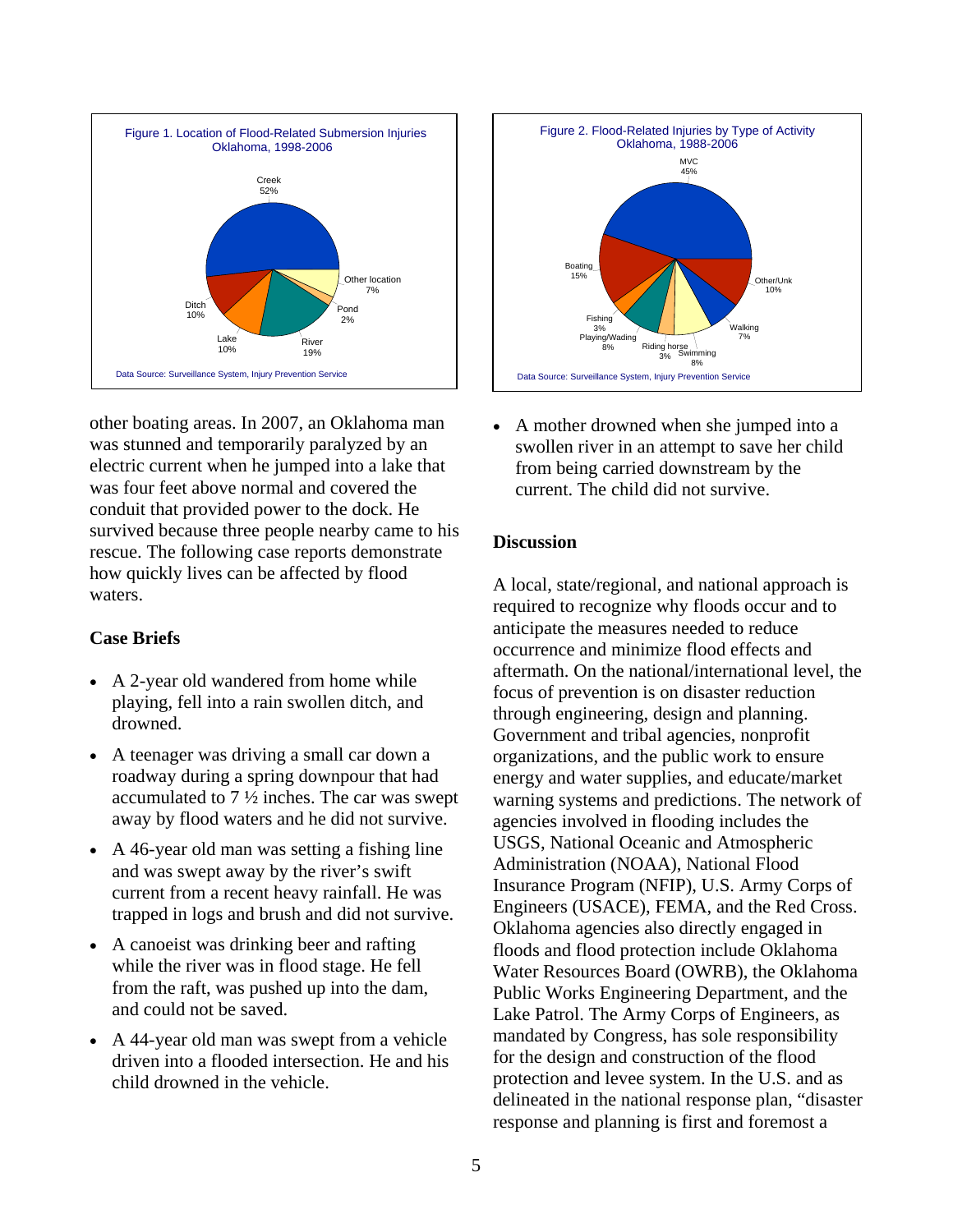local response. When local governments exhaust resources, they request additional resources from the state, and then on to federal government" as necessary.

#### **Oklahoma Waters and Flood Risk**

*Groundwater.* Oklahoma has 23 major groundwater basins. A groundwater basin is a distinct underground body of water overlain by contiguous land and having substantially the same geological and hydrological characteristics and yield capabilities. Ogallala Aquifer contains 86.6 million acre-feet of water – enough to cover the state with water two feet deep. An aquifer is a formation that contains sufficient saturated, permeable material to yield significant quantities of water to rivers and springs.<sup>5</sup>

*Surface water.* Oklahoma has 11,611 miles of shoreline which is slightly less than the estimated combined general coastline of the Atlantic, Pacific and Arctic Coasts (12,383 miles) that includes:

- 78,578 miles of rivers and streams
	- <sup>−</sup>1,120 square miles of water in Oklahoma's 909 lakes and approximately 250,000 ponds
	- <sup>−</sup>An estimated 34 million acre-feet of water that flows out of the state
	- <sup>−</sup>Oklahoma's two major river basins are the Red and Arkansas rivers.

Approximately 40,000 streams in the state are in the boundaries of the regulatory floodplains but less than 10,000 are covered by flood insurance. One inch of rain falling on a 160-acre field delivers 4,344,680 gallons of water or 13.3 acre flood. $6$ 

Human factors leading to compromise with floods and submersion injury include: 1) insufficient knowledge of floods and the hazards of the rapid accumulation and passage of waters; 2) not knowing what actions to take in a flash flood situation; and 3) having limited opportunities to get out of the situation safely and in time. Also, assessing the need for and purchasing flood insurance is essential to recovering from the ravages of flooding. Since

1978, when the Flood Insurance Program was fully established, there have been 18,906 flood insurance claims with \$243 million paid in Oklahoma.

#### **Recommended Prevention/Control Measures**

FEMA and the OWRB suggest citizens know flood terms and what to do before, during, and after a flood. If you live on a designated floodplain – and each state has flood plains – chances are one in two that you will experience a flood in your lifetime.

#### *Long-term Preparedness*

- Determine whether you live in a potential flood zone; learn your vulnerability to flooding by assessing flood risk and elevation above flood stage in your area to allow for planning evacuation routes.
- Have flood insurance; floods are not usually covered by regular homeowners insurance.
- Check with National Flood Insurance Program (1-888/call-flood, ext. 445)
- Be aware of local streams, drainage channels, rivers, and areas known to flood easily during heavy rains so evacuation routes are not cut off.
- Know your community's existing flood warning system and evacuation plans.
- Develop a flood emergency action plan; families should plan ahead where to meet and how to contact emergency medical services/911, and know how to turn off water, gas, and electricity.
- Keep a disaster supplies kit on hand including first aid materials, a radio, emergency cooking equipment, and flashlights.
- Prepare a stock of food and have drinking water stored in containers.
- In highly flood-prone areas, keep on hand sandbags, plywood, plastic sheeting, plastic rubbish bags, lumber, shovel, work boots and gloves.

#### *Before a Flood*

• Monitor NOAA's weather radio and local radio/news media for latest statements, warnings, and road conditions about floods.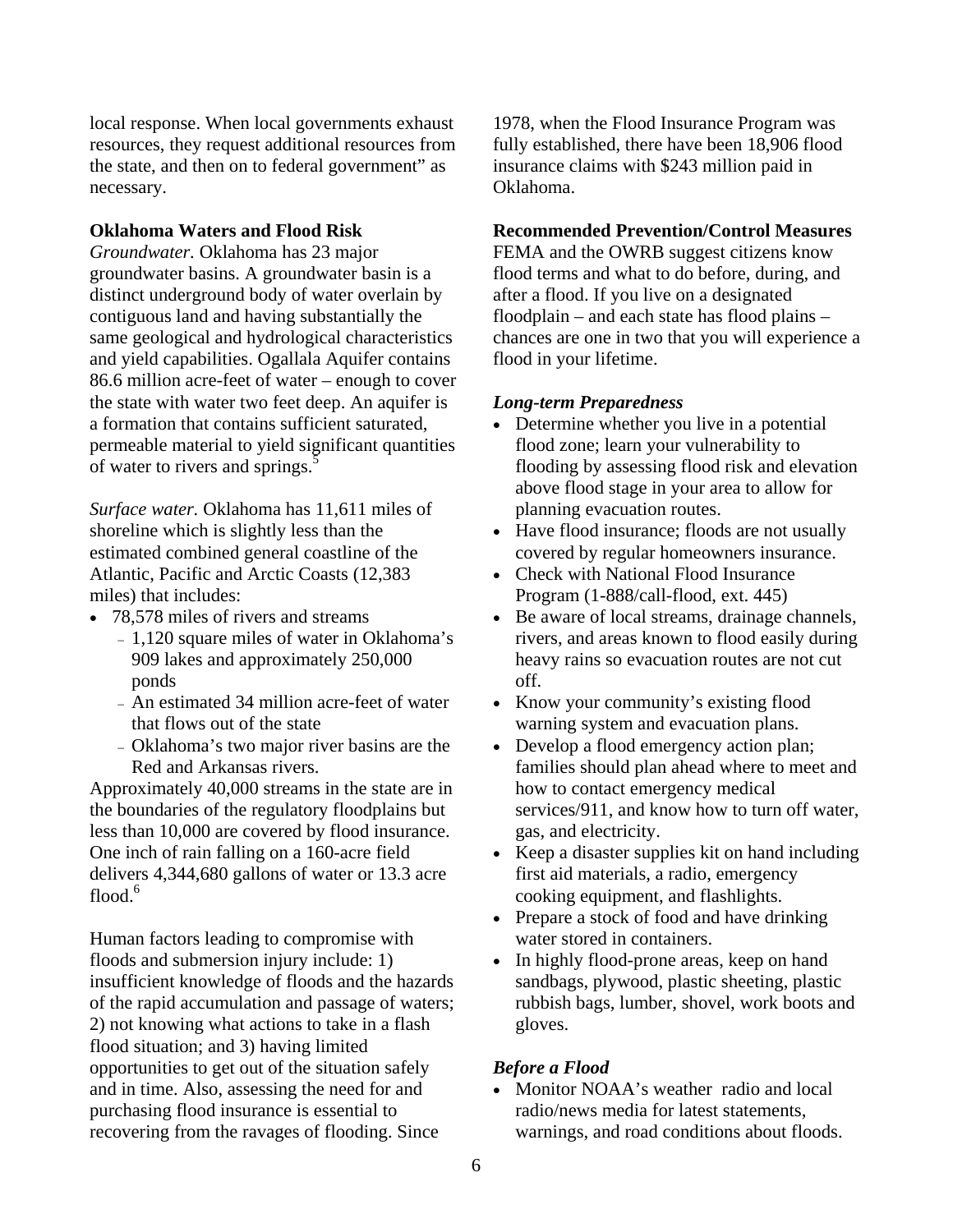- If advised to evacuate and move to a safe area, do so before access is cut off by flood waters.
- Listen for flash flood or flood water watch/warning, the urban and small stream advisory, and flood follow-up information.
- With a flood warning, remember that you may have only seconds to save yourself and others.
- Look for signs of flash flooding (sudden rise in water level, noise of water), and be ready to evacuate immediately.

# *During a Flood*

- Keep out of areas subject to flooding such as dips, low spots, canyons, creeks, and ditches.
- Restrict children from playing in flooded areas.
- Avoid already flooded areas. If you come to a flowing stream with water above your ankles, stop, turn around, and go another way.
- Do not attempt to swim, fish, or boat on creeks, rivers, or lakes that are flooded.

# *Recommendations Specific to Motor Vehicles*

- Nearly half of all flash flood submersions are motor vehicle-related. Occupants should look out for flooding at highway dips, bridges, low areas, and creeks and streams that proximate roads.
- Don't camp or park your vehicle along streams and washes, especially during threatening weather conditions.
- Don't attempt to drive over a flooded road. The roadway may have collapsed due to erosion, or you may drive into a washout. Even six inches of water may cause you to lose control of your vehicle. Two feet will sweep most cars off the road.
- Be especially cautious at night when it is harder to recognize flood dangers.
- TURN AROUND, DON'T DROWN (TADD)
- If vehicle stalls due to water, abandon it and seek higher ground.
- Relate what you know about flooding as you drive through other states/regions.

# *After a Flood*

- Avoid disaster areas so that you do not hamper rescue and emergency operations.
- Have your electrical equipment checked before returning to service.
- Use flashlights instead of lanterns or candles to examine buildings since flammables may be present.

# **Recommendations Specific to Public Health Issues and Disasters**

- Assess needs of population, match resources to needs, prevent further adverse effects, evaluate program effectiveness, and plan for future disasters.
- Discourage citizens from moving into flood damaged homes and businesses because the structures may have become contaminated by the floodwaters and be a health risk.
- Test drinking water for potability; water should be pumped out and the water tested before drinking.
- Throw out any food that came in contact with flood water and boil drinking water.
- Wash covered goods that came in contact with floodwater with hot water.
- Be aware that residential waters may hold raw sewage, bacteria, heavy metals, pesticides, toxic chemicals, or oil.
- Improve the post disaster environment so as to provide:
	- <sup>−</sup>Access to adequate sources of potable water, and disposal and treatment of excreta, and other liquid and solid wastes;
	- <sup>−</sup>Install appropriate number of disposal facilities (latrines, field, solid waste), pickup points, water distribution points, availability of bathing and washing facilities, and soap;
	- <sup>−</sup>Control disease vectors (mosquitoes, flies, rats and fleas) to further protect community from disease.

The risk of epidemic outbreaks of communicable diseases is proportional to population density and displacement. There exists increased pressure on water and food supplies and risk of contamination, and the disruption of preexisting